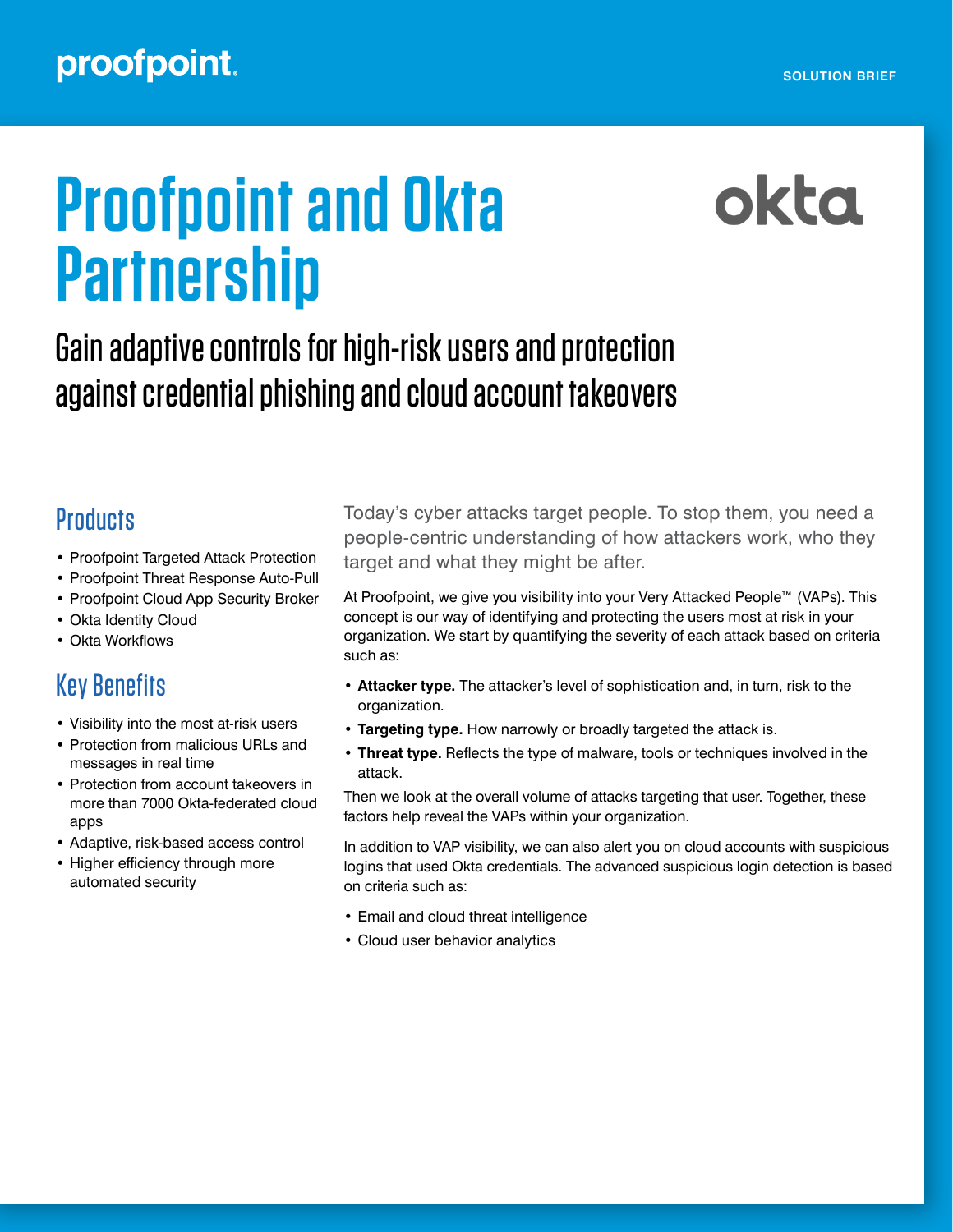

Figure 1. Together, Proofpoint and Okta protect against advanced attacks that target people.

But visibility is just one piece of the puzzle—what you do with that insight is just as important. That's where adaptive controls come in. By applying extra layers of protection to users who are targeted with the most threats, you can protect them and mitigate any damage that can come from these threats.

Proofpoint solutions offer several built-in adaptive controls. But you can extend them even further through Okta's cloud-based identity management features. Okta Identity Cloud helps you control access and apply extra layers of authentication to your VAPs. It's simple to deploy and easy use.

Together, Proofpoint and Okta provide you with the enhanced, flexible security you need for today's peoplefocused threats.

### How the Integration Works

#### Apply adaptive security controls to VAPs

Proofpoint Targeted Attack Protection (TAP) identifies VAPs and shares that intelligence with Okta Identity Cloud and Workflows to apply adaptive controls and secure their identity.

The adaptive controls that can be applied are any authentication policies such as:

- Password policy
- Authentication policy
- Factor enrollment
- Application access
- Application sign-on
- User roles/entitlements

#### Close the security loop

#### **Email**

When Proofpoint TAP detects that a user has clicked a phishing link in an email, it will notify Proofpoint Threat Response Auto-Pull (TRAP) to remove the email from the user's inbox. From there, TRAP will alert Okta, and Okta will add affected users to a group subject to stricter MFA policies.

#### **Cloud**

Proofpoint detects and remediates suspicious logins to cloud applications via TAP, Cloud App Security Broker (CASB) behavior analytics and Proofpoint and third-party threat intelligence. Based on customer policy, CASB instructs Okta on the appropriate remediation action.